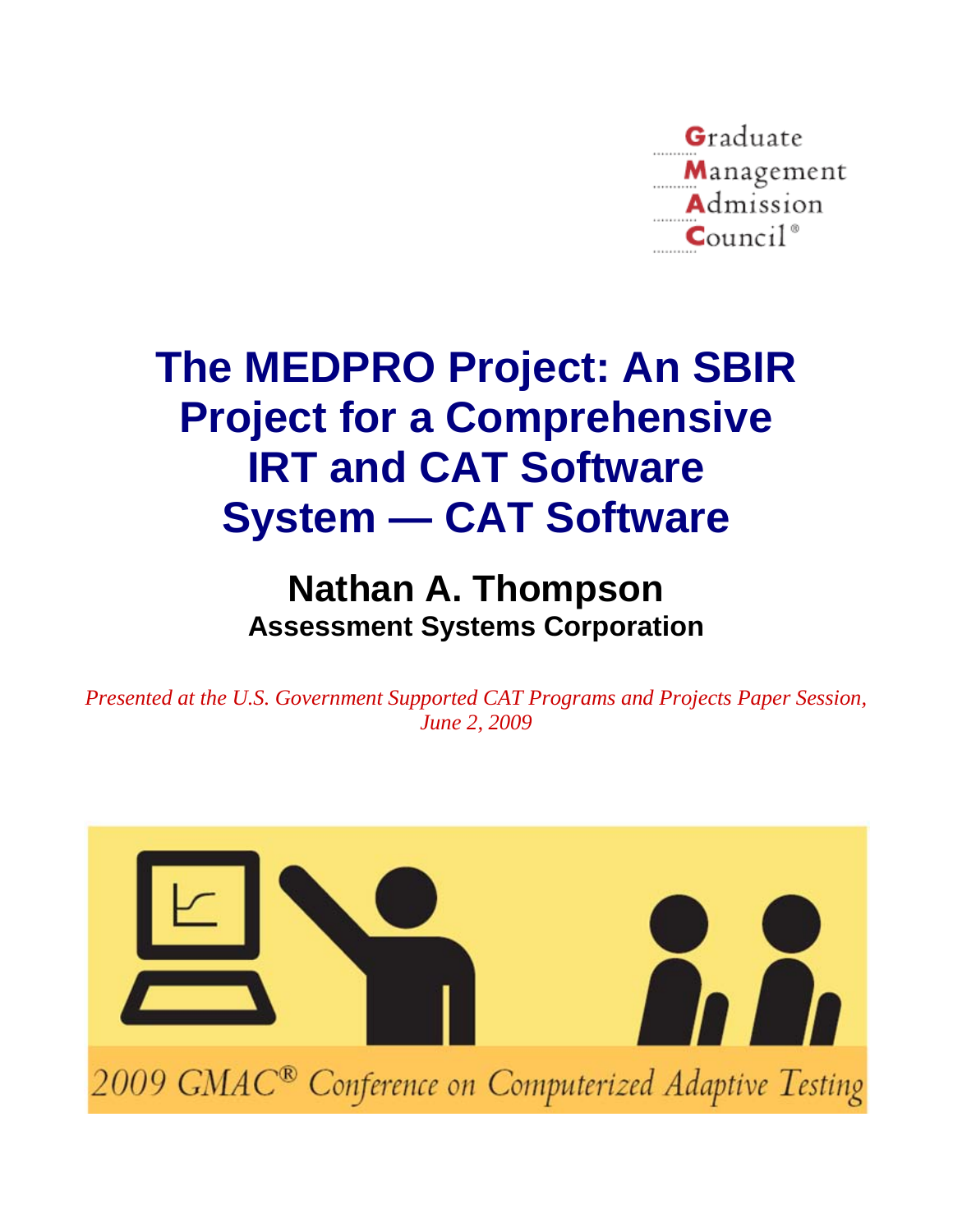#### **Abstract**

Development of computerized adaptive tests (CAT) requires a number of appropriate software tools. This paper describes the development of two new CAT software programs. CATSIM has been designed specifically to conduct several different kinds of simulation studies, which are necessary for planning purposes as well as properly designing live CATs. FastCAT is a software system for banking items and publishing CAT tests as standalone files, to be administered anywhere. Both are available for public use.

#### **Acknowledgment**

**CATSIM and FASTCAT are the CATPRO component of the MEDPRO system, which is being developed by Scientific Software International, Inc., in collaboration with Assessment Systems Corporation, and has been funded by SBIR contract HHSN-2612007-00013C with the National Cancer Institute of the National Institutes of Health. Presentation of this paper at the 2009 Conference on Computerized Adaptive Testing was supported in part with funds from GMAC®.**

#### **Copyright © 2009 by the Authors**

**All rights reserved. Permission is granted for non-commercial use.**

### **Citation**

**Thompson, N. A. (2009). The MEDPRO project: An SBIR project for a comprehensive IRT and CAT software system — CAT software. In D. J. Weiss (Ed.),**  *Proceedings of the 2009 GMAC Conference on Computerized Adaptive Testing.*  **Retrieved [date] from [www.psych.umn.edu/psylabs/CATCentral/](http://www.psych.umn.edu/psylabs/CATCentral/)**

## **Author Contact**

**Nathan A. Thompson, Assessment Systems Corporation, Suite 200, 2233 University Avenue, St. Paul MN 551`14, U.S.A. Email: nthnmopson@assess.com**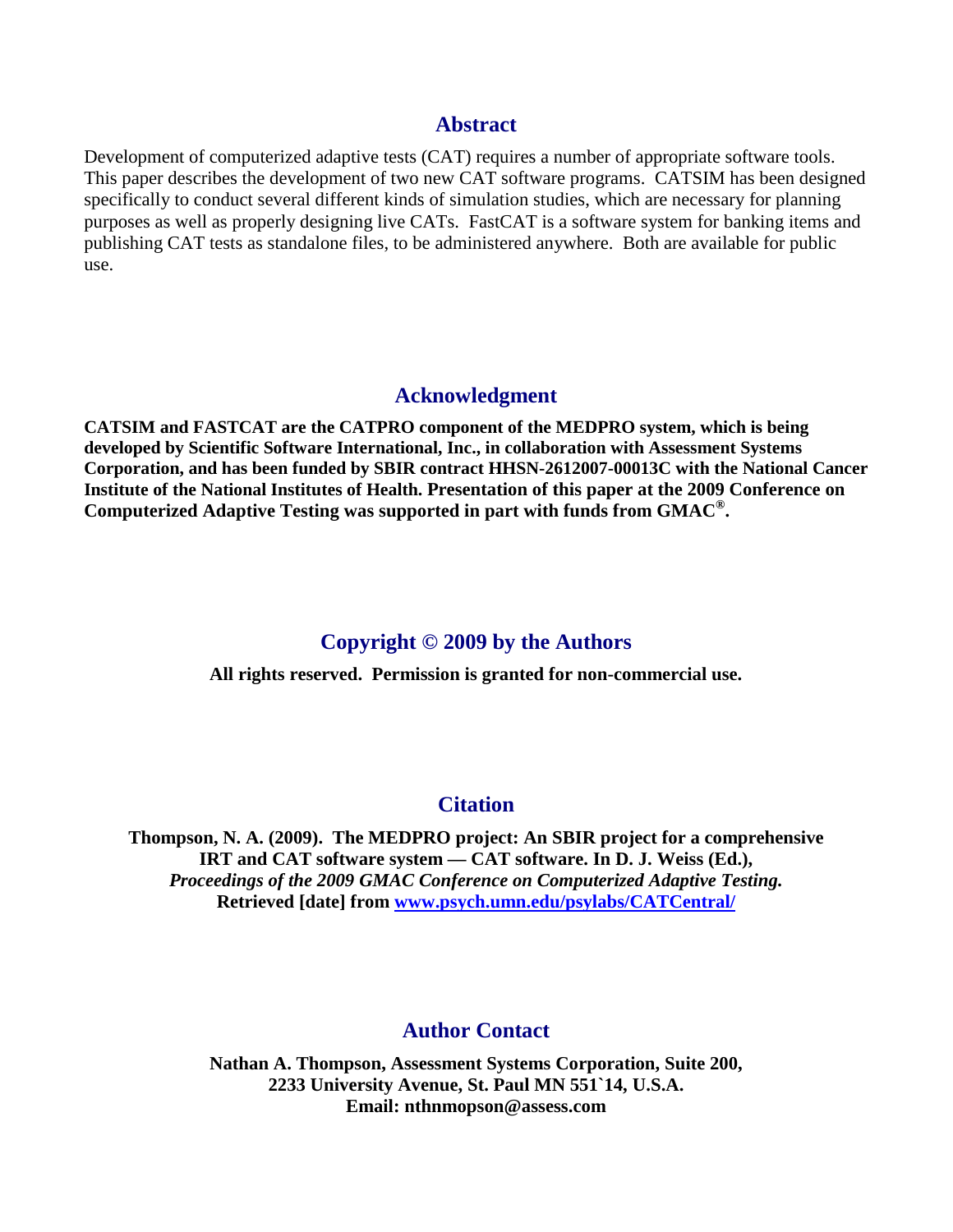# **The MEDPRO Project: An SBIR Project for a Comprehensive IRT and CAT Software System — CAT Software**

An important line of medical research concerns patient-reported outcomes, which entails the use of data provided directly by a patient regarding the results of a treatment, rather than only information from the treating physician. Computerized adaptive testing (CAT; van der Linden & Glas, 2000) is a method of delivering and scoring tests with numerous advantages, including decreased test length with an equivalent or better level of precision than conventional fixed form tests. Previous research has shown that the advantages of CAT are applicable to research on patient-reported outcomes (e.g., Immekus, Gibbons, & Rush, 2007).

An important step in being able to apply CAT to research on patient-reported outcomes is the development of necessary software for data analysis, research, and actual delivery of the tests. Thissen (2009) described the development of software for item response theory (IRT) analysis. This paper describes the software for CAT. There are two major components: CATSIM, a program for CAT simulation research, and FastCAT, a CAT delivery platform. Both components include options for using IRT models developed for polytomous items (e.g., rating scales), which are frequently used in research on patient-reported outcomes.

### **CATSIM**

CATSIM is designed to perform simulation research necessary to develop and publish CATs. It is able to produce three types of simulations, as seen in Figure 1. Monte-carlo simulation is appropriate when no examinee data is available for research. Post-hoc simulation is appropriate when there is examinee a complete item response matrix matrix. Hybrid simulation (Nydick & Weiss, 2009) is appropriate for the common situation where examinee data is available but is in an incomplete matrix. For example, if a bank of 300 items is developed but each examinee is pilot tested with only 50 or 100 items.

#### **Figure 1. CATSIM Simulation Options**

| <b>Type of Simulation</b>                                                                                          |
|--------------------------------------------------------------------------------------------------------------------|
| <b>C</b> Post-Hoc Simulation                                                                                       |
| A post-hoc simulation requires an item response matrix in which all examinees have responsed to all the items in   |
| a bank, and a file of estimated item paramteters for the items.                                                    |
| <b>Monte-Carlo Simulation</b>                                                                                      |
| In a monte-carlo simulation, examinee item responses are generated based on a selected IRT model. Examinee         |
| theta esimates can be generated as specified distributions, fixed, or read from a file. Similarly, item parameters |
| can be generated, fixed, or read from a file.                                                                      |
| <b>C</b> Hybrid Simulation                                                                                         |
| A hybrid simulation is implemented from a matrix of examinee responses to items with estimated parameters.         |
| The examinee data matrix is a "sparse" matrix that has significant amounts of missing data for each examinee.      |
| Using available item responses for each examinee, theta is estimated and missing responses are imputed using       |
| the selected IRT model. A post-hoc simulation is then implemented on the complete data matrix                      |
|                                                                                                                    |

If monte-carlo simulations are being utilized, there are a number of parameters that must be provided in order to generate a set of item responses, namely person (*θ*) parameters and all item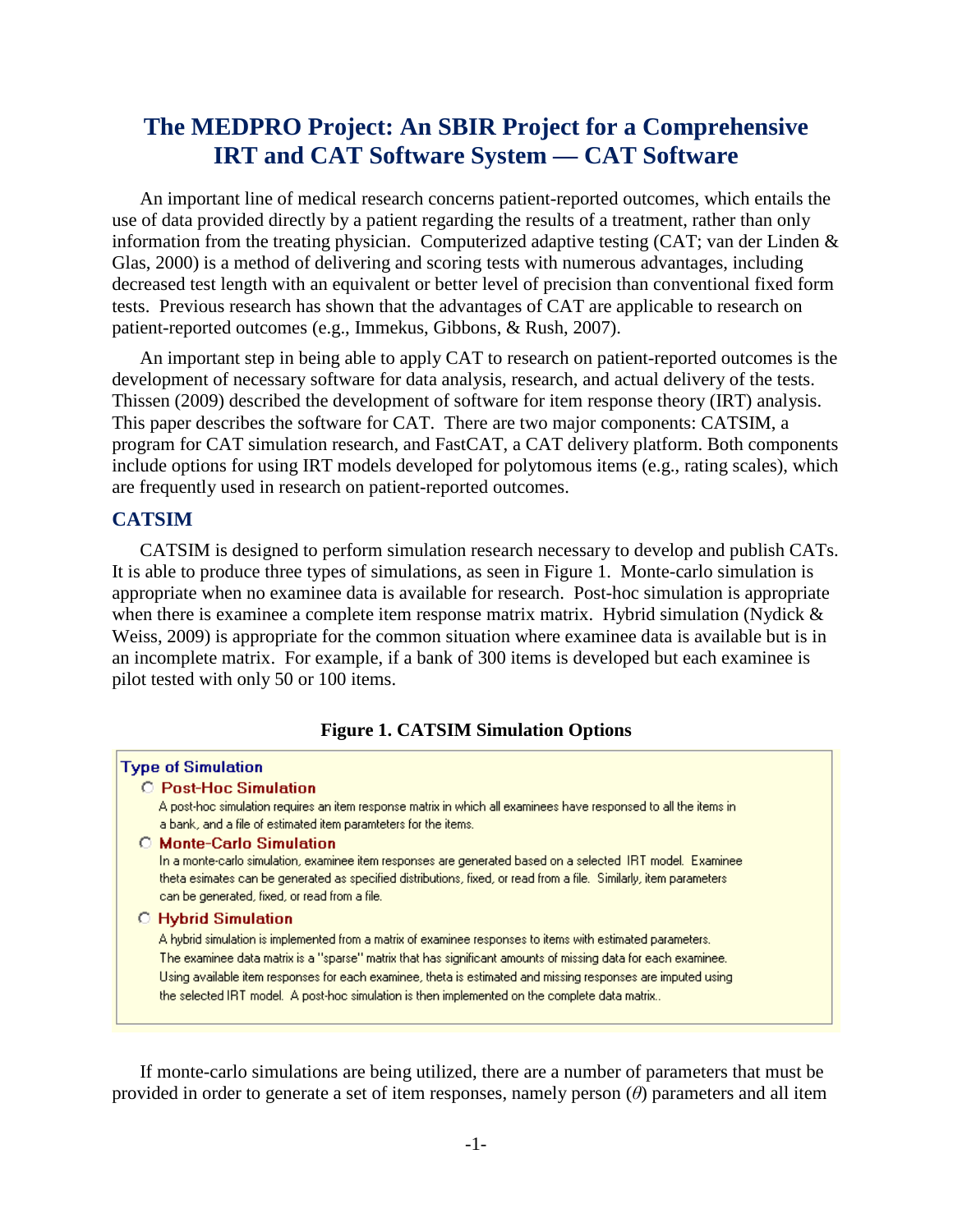parameters for a given IRT model. These parameters can either be provided by the researcher based on previous research or data, or they can be randomly generated, or fixed to a constant value. Figure 2 presents the options for generating all relevant parameters with the beta family of distributions, which allows for a wide range of distributions.

| Alpha and beta control the shape of the beta distribution. Setting alpha and beta equal creates a symmetric distribution. 5 creates a normal<br>distribution. Setting alpha and beta to 1 creates a uniform distribution. The diifference between alpha and beta controls the skew. Negative<br>skew is increased as the difference betweeen alpha and beta becomes more positive, whereas postive skew increases as the difference<br>becomes more negative. The sum of alpha and beta controls the flatness. The distribution becomes more peaked (narrower tails) as the<br>sum increases; the distribution becomes flatter (larger tails) as the sum decreases. |                                                                                                                                                                 |  |  |  |  |  |  |  |
|---------------------------------------------------------------------------------------------------------------------------------------------------------------------------------------------------------------------------------------------------------------------------------------------------------------------------------------------------------------------------------------------------------------------------------------------------------------------------------------------------------------------------------------------------------------------------------------------------------------------------------------------------------------------|-----------------------------------------------------------------------------------------------------------------------------------------------------------------|--|--|--|--|--|--|--|
|                                                                                                                                                                                                                                                                                                                                                                                                                                                                                                                                                                                                                                                                     | Load Saved Monte-Carlo Simulation Defaults                                                                                                                      |  |  |  |  |  |  |  |
| Number of examinees<br>0≑<br>Number of items<br>0≑                                                                                                                                                                                                                                                                                                                                                                                                                                                                                                                                                                                                                  | <b>Beta Distribution Parameters</b><br><b>Fixed mean or</b><br>Shape   Range<br>fixed value<br><b>Fix</b><br>Mean<br>Minimum<br>Maximum<br>Alpha<br><b>Beta</b> |  |  |  |  |  |  |  |
| Theta<br><b>O. Fix.</b> C. Read from file. C. Generate                                                                                                                                                                                                                                                                                                                                                                                                                                                                                                                                                                                                              | 3.00<br>n nn<br>$-3.00$<br>Generat                                                                                                                              |  |  |  |  |  |  |  |
|                                                                                                                                                                                                                                                                                                                                                                                                                                                                                                                                                                                                                                                                     |                                                                                                                                                                 |  |  |  |  |  |  |  |
| <b>Item Parameters</b>                                                                                                                                                                                                                                                                                                                                                                                                                                                                                                                                                                                                                                              |                                                                                                                                                                 |  |  |  |  |  |  |  |
| Discrimination (a) O Fix O Read from file O Generate                                                                                                                                                                                                                                                                                                                                                                                                                                                                                                                                                                                                                | Generate<br>0.50                                                                                                                                                |  |  |  |  |  |  |  |
| Location (b)<br>○ Fix ○ Read from file ○ Generate                                                                                                                                                                                                                                                                                                                                                                                                                                                                                                                                                                                                                   | Generate<br>3.00                                                                                                                                                |  |  |  |  |  |  |  |
| Guessing [c]<br>C Fix C Read from file C Generate                                                                                                                                                                                                                                                                                                                                                                                                                                                                                                                                                                                                                   | Generate                                                                                                                                                        |  |  |  |  |  |  |  |
|                                                                                                                                                                                                                                                                                                                                                                                                                                                                                                                                                                                                                                                                     | Item parameter file: Boundary locations must be read from a file for all polytomous models                                                                      |  |  |  |  |  |  |  |
|                                                                                                                                                                                                                                                                                                                                                                                                                                                                                                                                                                                                                                                                     |                                                                                                                                                                 |  |  |  |  |  |  |  |
|                                                                                                                                                                                                                                                                                                                                                                                                                                                                                                                                                                                                                                                                     | Save Monte-Carlo Simulation Defaults                                                                                                                            |  |  |  |  |  |  |  |

# **Figure 2. CATSIM Monte-Carlo Options**

Once a data set is specified, either from real examinees or monte-carlo simulation, CATs can be simulated for the examinees in the data set. The first specification for simulating CATs is to determine the assumed IRT model. Figure 3 presents the options for eight IRT models supported by CATSIM.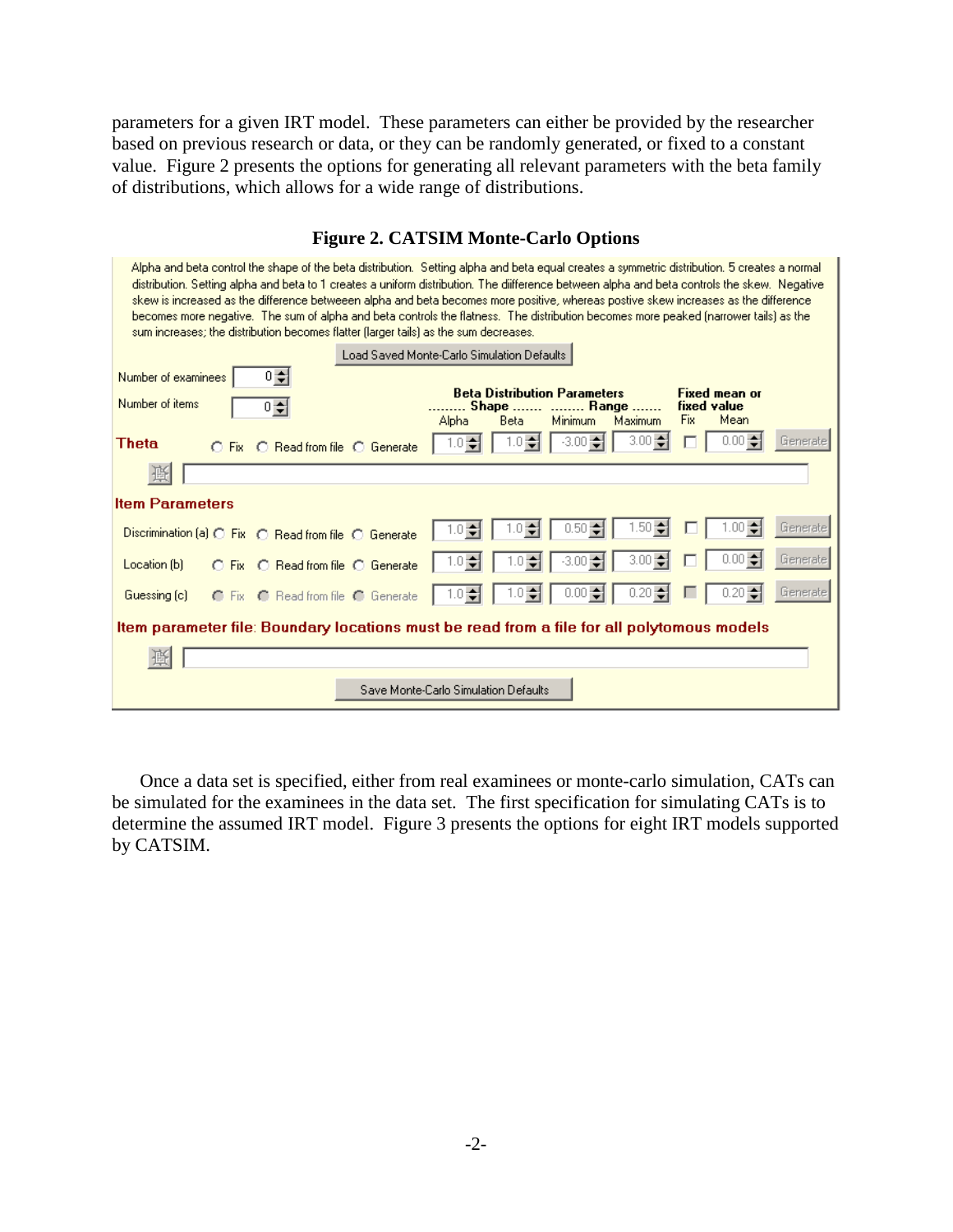### **Figure 3. CATSIM IRT Model Options**



Next, the specifications for the CATs must be determined. A substantial portion of CAT research is designed to compare the results of CAT under varying conditions, such as competing item selection methods. In addition, before a CAT is implemented it frequently is important to investigate the specific set of CAT options to be implanted in the CAT. Figure 4 presents the options for the CAT specifications supported by CATSIM.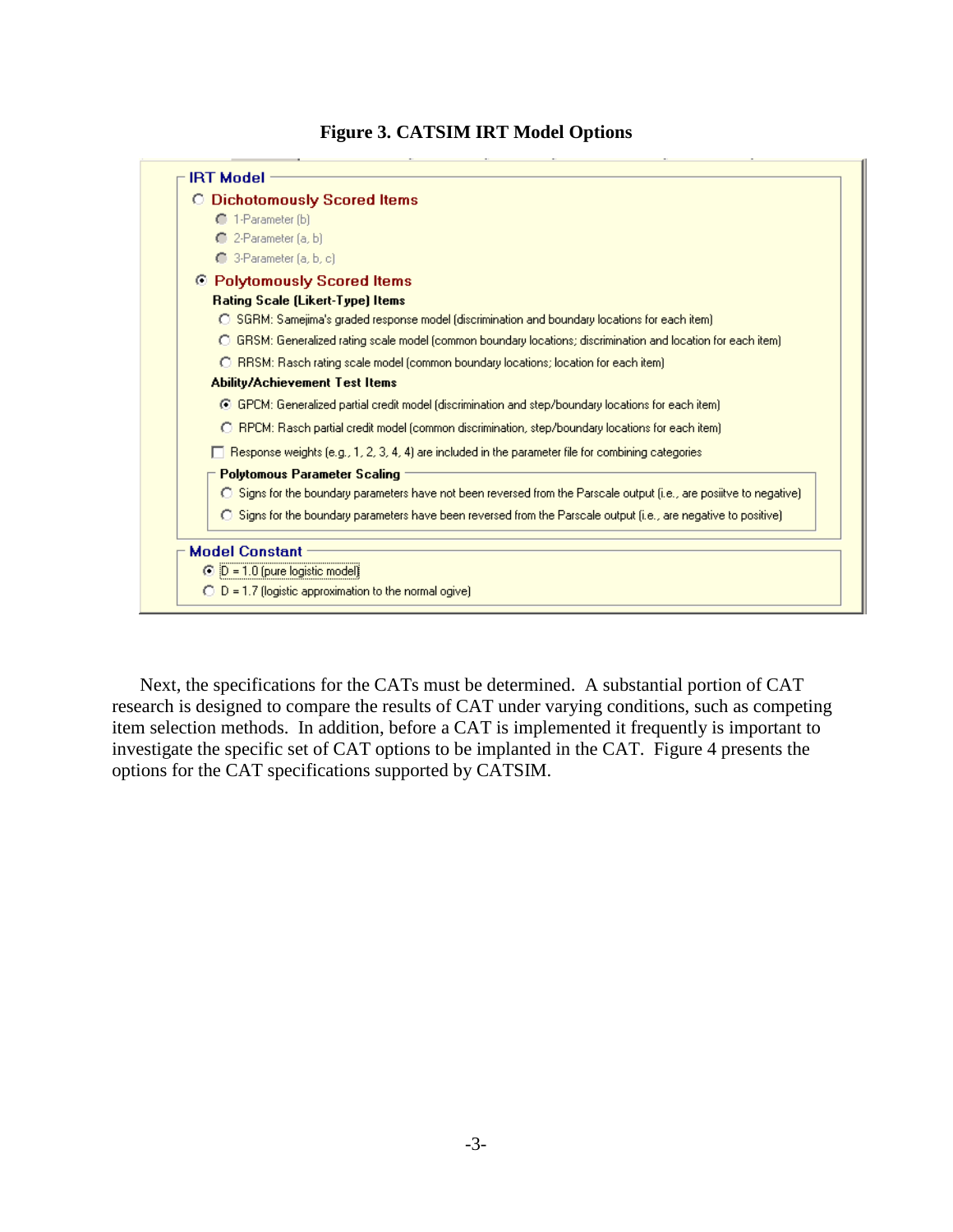#### **Figure 4. CATSIM CAT Options**

| <b>Initial Theta</b>                                                                                      |
|-----------------------------------------------------------------------------------------------------------|
| $\bigcirc$ Initial theta for all examinees is $\bigcirc$ 0.00                                             |
| $\bigcirc$ Intital theta is random in the interval $\bigcirc$ -1.00 to $\bigcirc$ 1.00                    |
| ◯ Read intial thetas and SEMs for each examinee from a file                                               |
|                                                                                                           |
| □ Use individual SEMs as Bayesian prior SDs when Bayesian scoring is selected                             |
| Estimate Theta By                                                                                         |
| ○ Maximum likelihood: Estimate theta for initial items for non-mixed response patterns using              |
| $\bigcirc$ A step size of theta/difficulty = $\big[$ 1.00                                                 |
| $\bigcirc$ Bayesian estimation with a mean of $\bigcirc$ 0.00 and a standard deviation of $\bigcirc$ 1.00 |
| $\bigcirc$ Bayesian estimation with a mean of $\bigcirc$ 0.00 and a standard deviation of $\bigcirc$ 1.00 |
| For Bayesian estimation, estimate theta by C EAP (expected a posteriori)<br>MAP (maximum a posteriori)    |
| O Weighted maximum likelihood                                                                             |

Perhaps the most complex of the CAT algorithms is the item selection algorithm. Often, this algorithm is constrained by subalgorithms designed to control various aspects of item bank usage. Content constraints refer to a test that requires a certain number of items from various content areas, such as a math test containing a specific balance of algebra and geometry. Item exposure constraints are designed to limit the percentage of examinees that see a given item. Enemy item constraints are designed to prevent items that are dependent on each other (for example, covering the same concept) from being administered to a certain examinee. Figure 5 presents the options for the item selection constraints subalgorithms supported by CATSIM.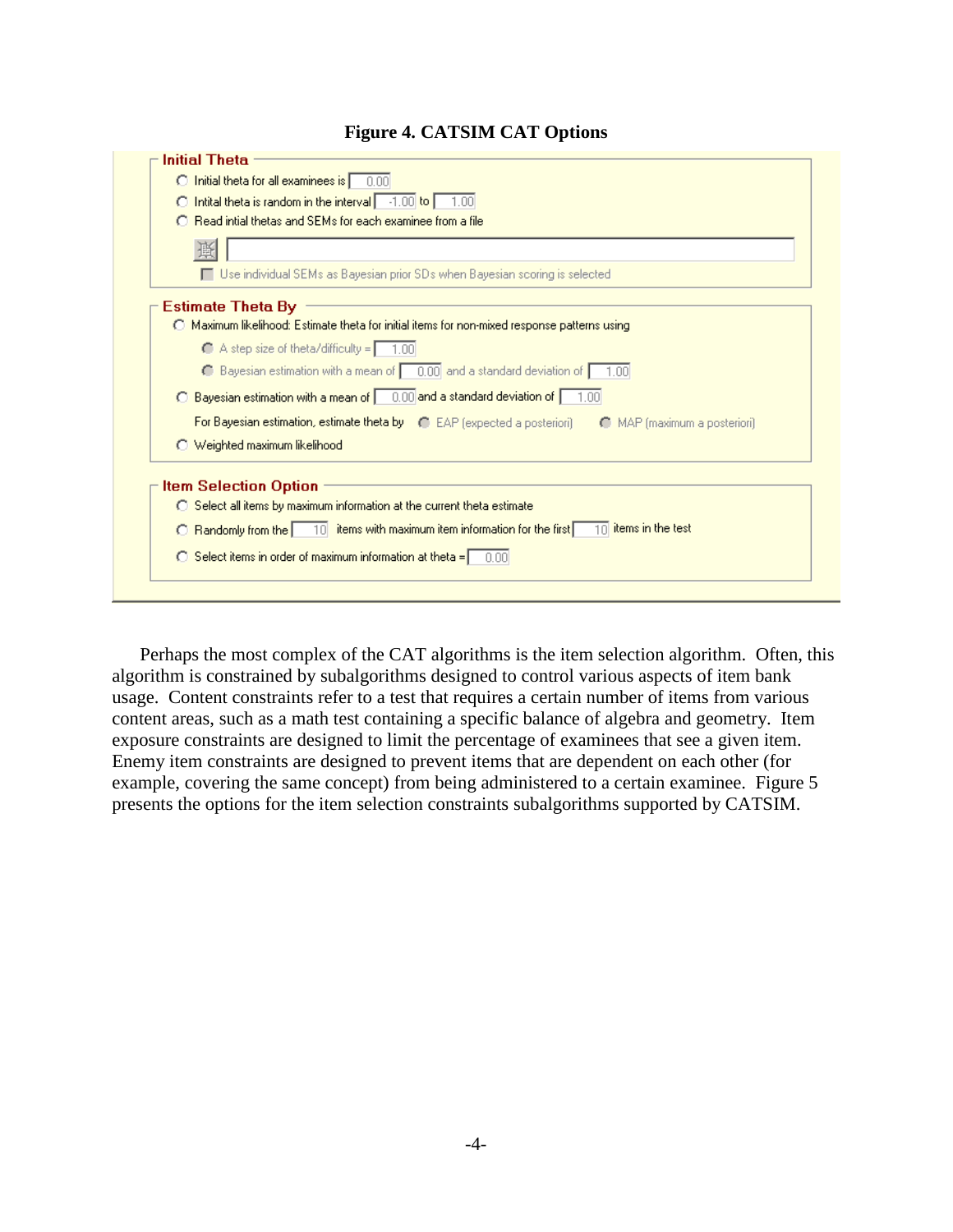| <b>☑ Content Balancing: Number of Content Categories 5</b>                                                                                                                           |  |
|--------------------------------------------------------------------------------------------------------------------------------------------------------------------------------------|--|
| For each category, enter a single-character alphanumeric code used on the input file to identify each item's                                                                         |  |
| content classification and the target proportion for that category. The sum of the proportions must equal 1.0.<br>Code Prop.<br>Code Prop.<br>Code Prop.<br>Code Prop.<br>Code Prop. |  |
| 0.00<br>0.00<br>0.00<br>0.00<br>0.00                                                                                                                                                 |  |
| 0.00<br>0.00<br>o.or<br>n nr                                                                                                                                                         |  |
| 0.00<br>0.00<br>0.00<br>0.00<br>0.00                                                                                                                                                 |  |
| Select content balancing item input file:                                                                                                                                            |  |
| B                                                                                                                                                                                    |  |
| <b>Exposure Control</b><br>▿                                                                                                                                                         |  |
| O Use constant item exposure value for all items: 0.000                                                                                                                              |  |
| $\bigcirc$ Use item-specific exposure values read from the following file:                                                                                                           |  |
| 昏                                                                                                                                                                                    |  |
|                                                                                                                                                                                      |  |
| Enemy Items: Read list of enemy items from the following file:<br>罓                                                                                                                  |  |
| B                                                                                                                                                                                    |  |
|                                                                                                                                                                                      |  |
|                                                                                                                                                                                      |  |

**Figure 5. CATSIM Item Selection Constraints Options**

The final component in a CAT is the termination criterion. CATs can be terminated at a fixed number of items, or with variable length by evaluating variables such as convergence of the examinee  $\theta$  estimate, a fixed value of the conditional standard error of measurement or its convergence, or the amount of information in the next item to be administered. These termination criteria may be used in combination or in conjunction with a minimum or maximum number of items. Figure 6 presents the options for the termination criteria supported by CATSIM.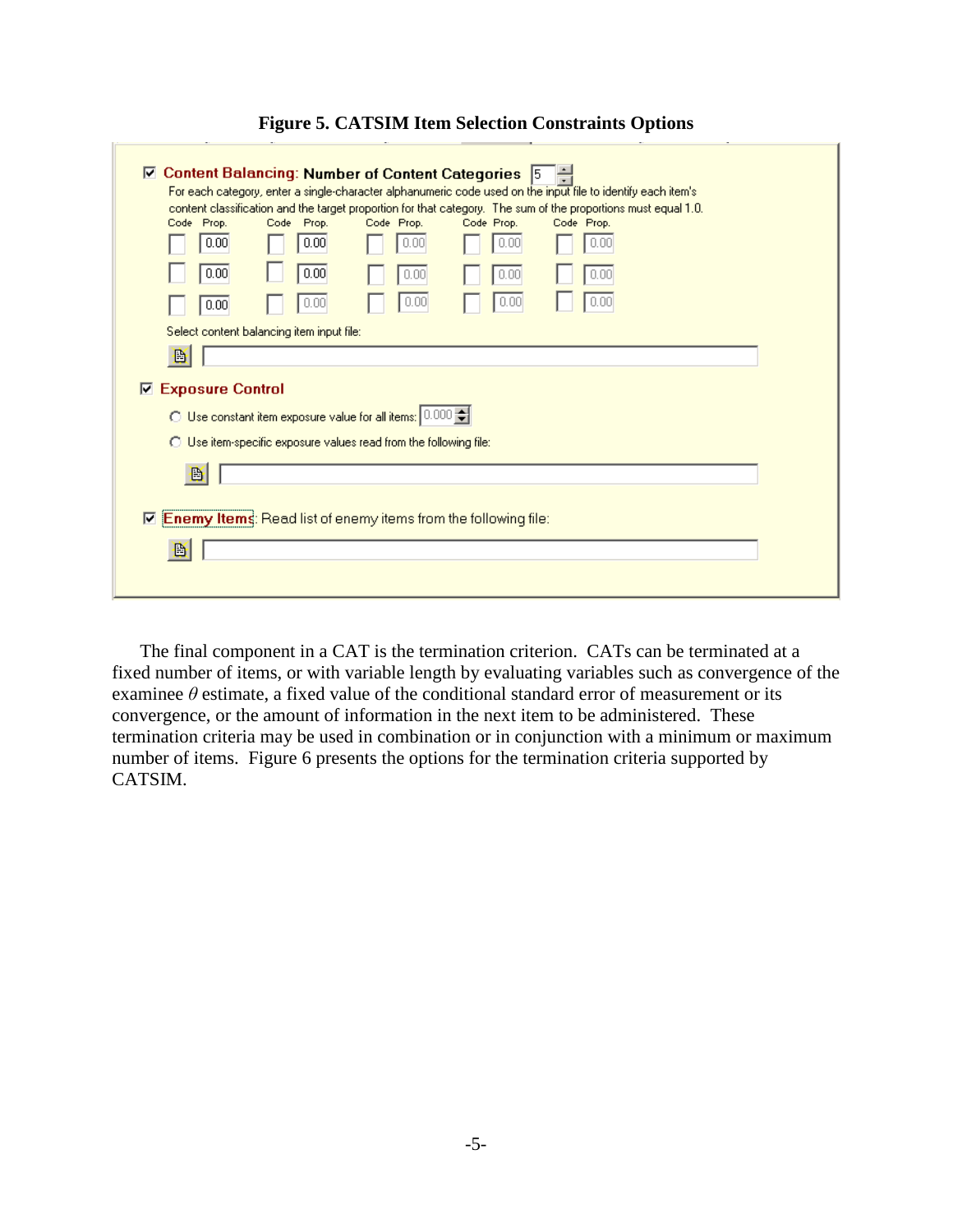| <b>Termination Options</b>                                                                                                           |
|--------------------------------------------------------------------------------------------------------------------------------------|
|                                                                                                                                      |
| <b>Variable Termination</b><br>$\bullet$                                                                                             |
|                                                                                                                                      |
| Terminate when the standard error of the theta estimate is less than or equal to $\parallel$<br>0.200                                |
| Terminate when the change in succesive standard errors is less than or equal to $\mid\mid 0.001\mid$                                 |
| Terminate when the absolute change is succesive theta estimates is less than or equal to $\lceil 0.001 \rceil$                       |
| Terminate when the standard error of the theta estimate increases by 0.010 or more                                                   |
| Terminate when the item information in an administered item is less than or equal to $\lceil \,\,0.010 \rceil$                       |
| 2.00 standard errors is above or below a theta cutoff<br>Terminate when the theta estimate $+$ or $\parallel$<br>value of  <br>0.000 |
| <b>Number of Items Constraints</b>                                                                                                   |
| 0 items before terminating a test<br>Require a minimum of                                                                            |
| 0 items have been administered<br>Terminate when                                                                                     |
| <b>Fixed Termination</b>                                                                                                             |
| Terminate when 1 items have been administered<br>o                                                                                   |
| Terminate when all available items have been administered<br>c                                                                       |
|                                                                                                                                      |

#### **Figure 6. CATSIM Termination Options**

CATSIM provides a wide variety of output options. These include item bank information and SEM graphics, summary reports for examinees, item-by-item reports for every examinee, several types of .CSV files with item-by-item results, and both hybrid and monte-carlo data and parameter files used in those types of simulations. All use a single file name provided by the user and have a variety of file extensions that identify their contents. Figure 7 displays CATSIM's output options.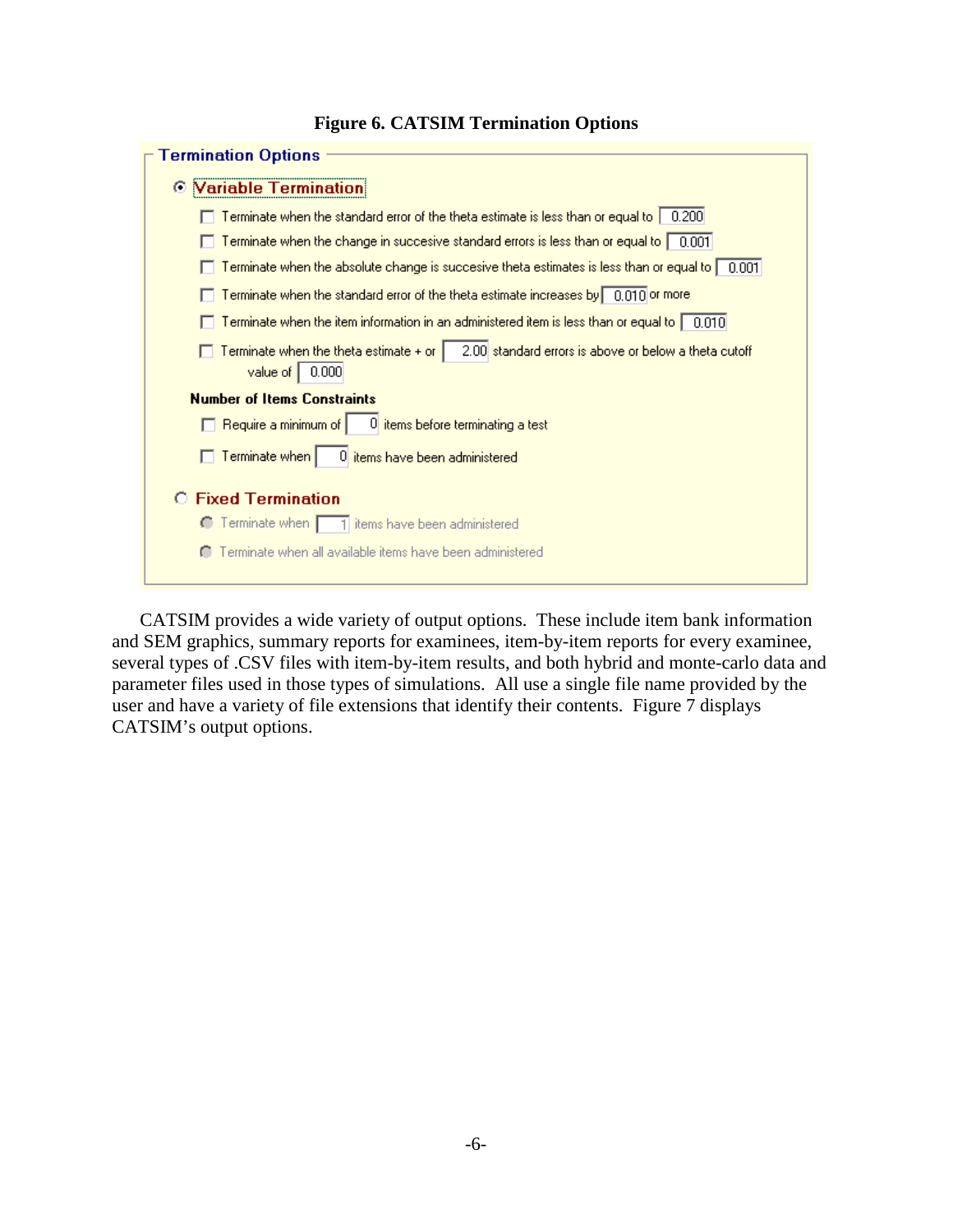#### **Figure 7. CATSIM Output Options**

| $\triangledown$ View the item bank information function graphic                                                                | $\triangledown$ View the item bank standard error function graphic                              |
|--------------------------------------------------------------------------------------------------------------------------------|-------------------------------------------------------------------------------------------------|
| indicated below in parentheses. A summary file is automatically created.                                                       | Enter a file name without an extension. All output files will have this name and the extensions |
|                                                                                                                                |                                                                                                 |
| $\nabla$ Detail file: Complete item-by-item report for each examinee [.detail]                                                 |                                                                                                 |
| Item bank information function graphic (.info.bmp)<br>罓                                                                        |                                                                                                 |
| $\triangledown$ Item bank SEM function graphic (.SEM.bmp)                                                                      |                                                                                                 |
| Summary Output Files, One Line for Each Examinee                                                                               |                                                                                                 |
| $\nabla$ CAT and full test thetas and SEMs, number of CAT items, termination type (.examinee) $\langle \cdot \rangle$ txt File | <b>CL</b> csv File                                                                              |
| CAT thetas and SEMs (theta -- text file)<br>п.                                                                                 |                                                                                                 |
| Item-By-Item .CSV Files, One Line for Each Examinee                                                                            |                                                                                                 |
| CAT theta estimates (.theta.csv)                                                                                               | [CAT SEMs associated with each theta estimate (SEM.csv)                                         |
| Scored item responses for each item [.scored.csv]                                                                              | Item numbers for each item administered (items.csv)                                             |
| <b>Hybrid and Monte-Carlo Simulation Output Files</b>                                                                          |                                                                                                 |
| $\overline{\nabla}$ Hybrid simulation imputed item response file (limputed.responses)                                          |                                                                                                 |
| Monte-carlo simulated item response file [.simulated.responses]<br>⊽                                                           |                                                                                                 |
| Monte-carlo simulated theta values [.simulated.thetas]<br>⊽                                                                    |                                                                                                 |
| $\nabla$ Monte-carlo simulated item parameters (simulated parameters)                                                          |                                                                                                 |

#### **FastCAT**

FastCAT is a software system for item banking, test assembly, and the delivery of CAT assessments. It is designed to have a similar set of options as CATSIM, so that the results of simulation studies can easily be implemented in live CATs. FastCAT supports CATS with both dichotomous and polytomous IRT models, and the ubiquitous multiple-choice item as well as open response and survey items. It is also able to implement multistage testing with testlets.

Items are stored in an item banking module that is organized with a familiar folder structure, as seen for a CAT Depression Inventory in Figure 8. The item banker stores a wide range of information, including sources, author, and rationales, in addition to item text and statistics or IRT parameters. All item parameters are easily importable from calibrations performed by IRTPRO (Thissen, 2009).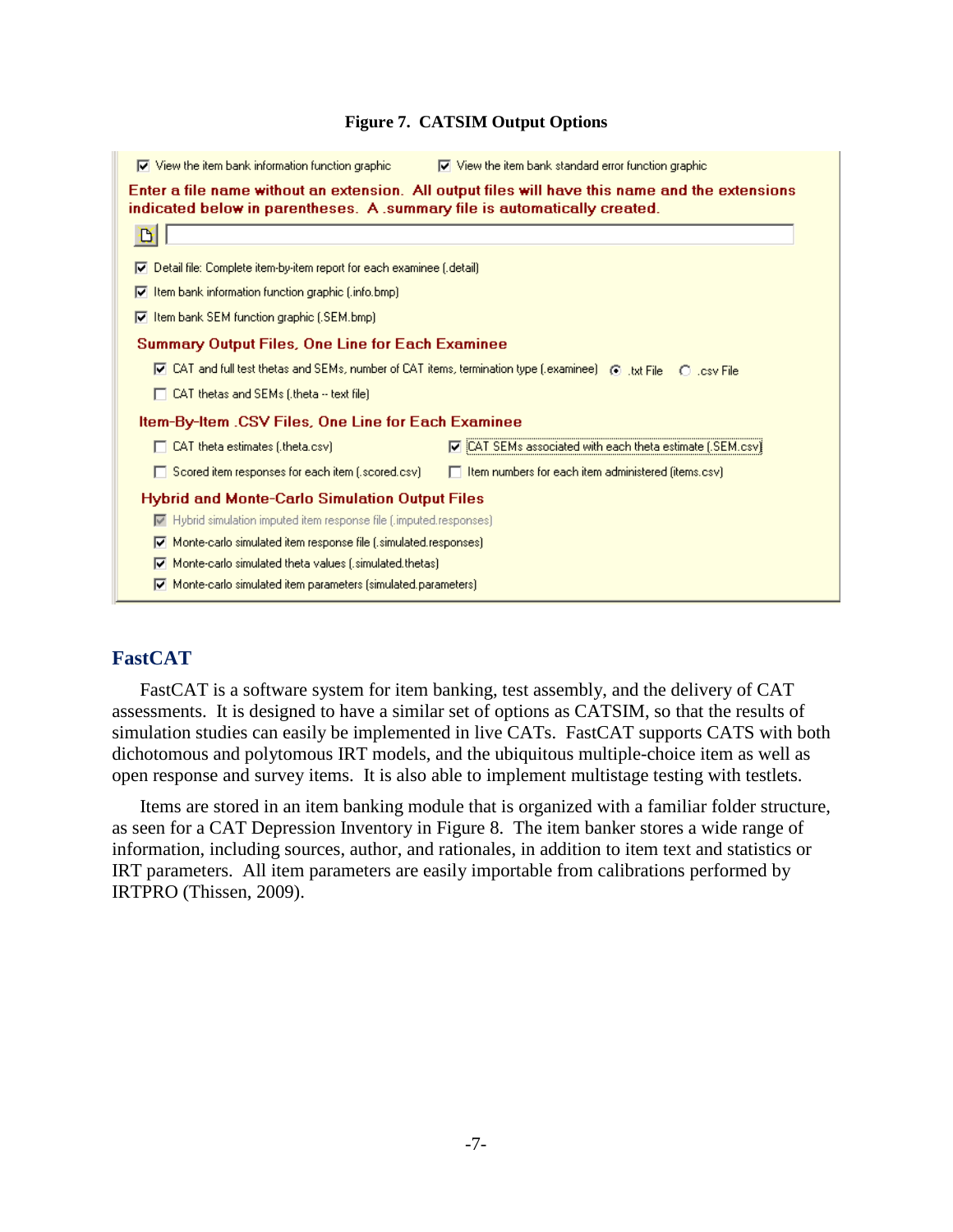| Anxiety<br>Ŧ.                | Item Identifier         | Descri<br><b>Bank Path</b>       | Date Created | Unique ID |
|------------------------------|-------------------------|----------------------------------|--------------|-----------|
| Bipolar<br>$+$               | NR-1                    | Depression\                      | 7/16/2007    | 706       |
| Depression<br>Θ              | NR - 389                | Depression\                      | 7/16/2007    | 681       |
| Behavior<br>冃                | NR - 4004               | Depression\                      | 7/16/2007    | 703       |
| Agitation<br>Interpersonal   | NR - 4039               | Depression\                      | 7/16/2007    | 698       |
| Low Activity                 | NR - 4049               | Depression\                      | 7/16/2007    | 699       |
| Low Energy                   | NR - 4051               | Depression\                      | 7/16/2007    | 700       |
| Cognition<br>Eŀ              | NR - 4054               | Depression\                      | 7/16/2007    | 701       |
| Guilt                        | <b>目□ 田鬼 《《 《 介 小 中</b> | Total Items: 582                 |              |           |
| Helplessness<br>Hopelessness | Identifier<br>Text      | Information   Statistics   Notes |              |           |
| Impaired view                |                         |                                  |              |           |
| Info Deficits                |                         |                                  |              |           |
| Info Unproduct               | Item Identifier:        |                                  |              |           |
| Social cog.                  |                         |                                  |              |           |
| Mood<br>田                    | Description:            |                                  |              |           |
| Somatic                      |                         |                                  |              |           |
| Suicidality<br>Treatment     |                         |                                  |              |           |
| Instructions                 | Keywords:               |                                  |              |           |
|                              |                         |                                  |              |           |

**Figure 8. The CAT-DI Item Bank in FastCAT**

Items are then assembled into test sessions, which are modularized. This allows for multiple tests or subtests to be given easily at one sitting. Moreover, results from one test can be used as a starting point for a subsequent test. Branching can also occur between modules (Figure 9), thus allowing for multistage implementations of CAT. In addition, the modular structure of test sessions allows the use of several additional types of modules including separate (unscored) instruction modules and score conversion modules which allow conversion of the *θ* metric to other scales, e.g., a T score with a defined mean and standard deviation or a percentile score.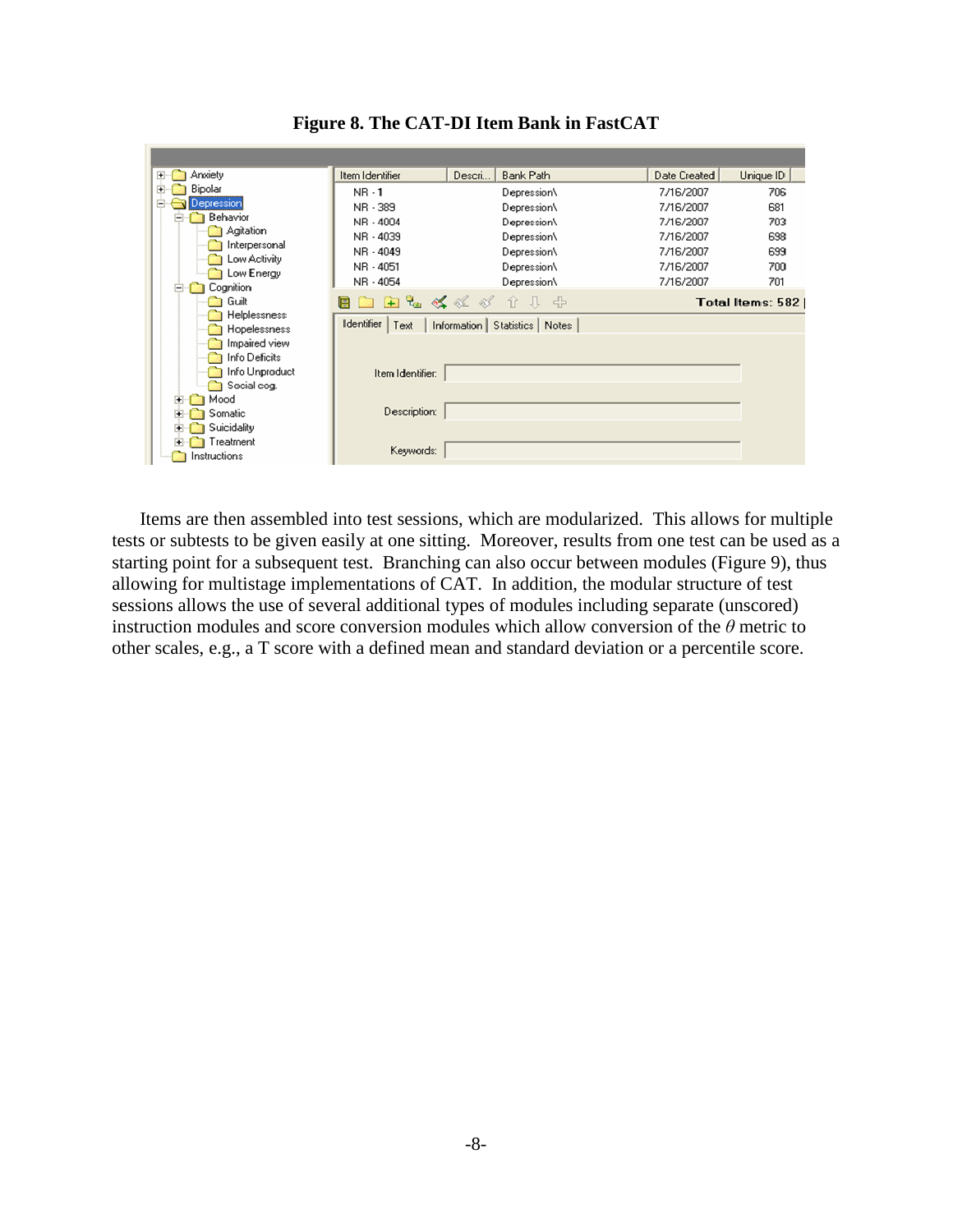| <b><i>P Branch module options - Branch to review</i></b>                                  |                                                      |                                                              |       |                                   |        |              |
|-------------------------------------------------------------------------------------------|------------------------------------------------------|--------------------------------------------------------------|-------|-----------------------------------|--------|--------------|
| ■∞                                                                                        | <b>Branch to review for low scores</b>               |                                                              |       |                                   |        |              |
| Branch Type Timing                                                                        |                                                      |                                                              |       |                                   |        |              |
| <b>Unconditional branching</b><br>o                                                       |                                                      |                                                              |       |                                   |        |              |
| <b>Target module:</b>                                                                     |                                                      |                                                              | Type: |                                   | ID:    |              |
| Score branching (NOTE: all score ranges are inclusive)<br>Select the score for branching: |                                                      |                                                              |       |                                   |        |              |
| <b>Session Sequence No.</b>                                                               | <b>Module Type</b>                                   | <b>Module Name</b>                                           |       | <b>Score Description</b>          |        |              |
| 2                                                                                         | Test                                                 | CC Test                                                      |       | <b>Summated total</b>             |        | $\mathbf{I}$ |
|                                                                                           | $\overline{2}$<br>CC Test<br>Test<br>Percent correct |                                                              |       |                                   |        |              |
| If the selected score is:                                                                 |                                                      |                                                              |       |                                   |        |              |
| 0.00<br>between                                                                           | 25.00<br>and                                         | administer module Rev                                        |       |                                   | Review |              |
| 26.00<br>between                                                                          | 100.00<br>and                                        | administer module Rep                                        |       |                                   | Report |              |
| 0.00<br>between                                                                           | 0.00<br>and                                          | administer module                                            |       |                                   |        |              |
| n nn L<br>hatuman                                                                         | A                                                    | 0.00 administer module                                       |       |                                   |        |              |
|                                                                                           | + Add a score range                                  |                                                              |       | - Remove the selected score range |        |              |
|                                                                                           |                                                      | Use this score as the starting Theta for the selected module |       |                                   |        |              |

#### **Figure 9. Module Branching in FastCAT**

To facilitate use with CATSIM, the options available in FastCAT, as well as the layout of the interface, are designed to be similar to CATSIM. Therefore the results of simulation studies, which are essential for determining appropriate specifications for a published CAT, can be easily implemented. Figure 10 displays the item selection constraints in FastCAT; note the similarity to Figure 5.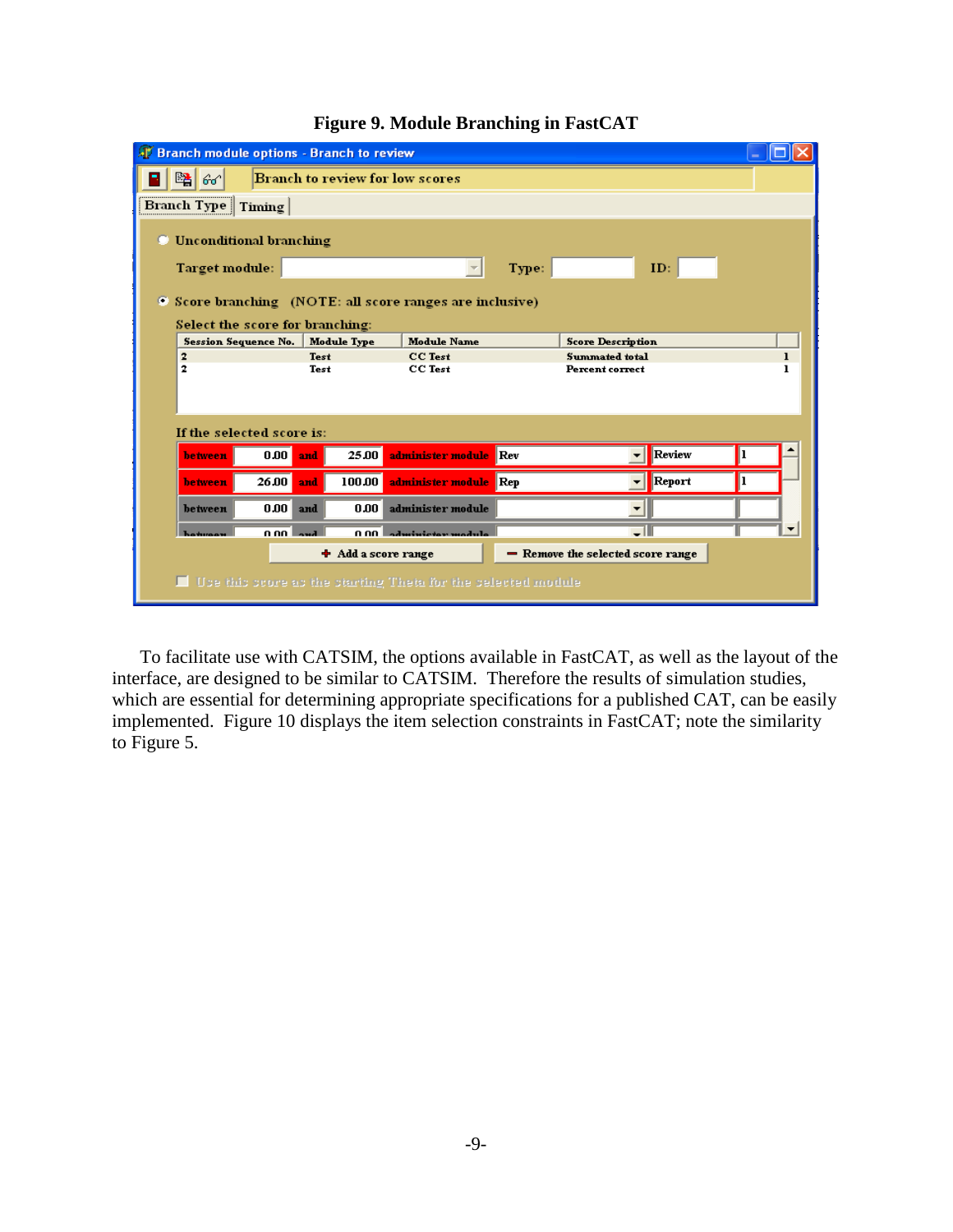|  |  |  | <b>Figure 10. Item Selection Constraints in FastCAT</b> |  |  |
|--|--|--|---------------------------------------------------------|--|--|
|--|--|--|---------------------------------------------------------|--|--|

| Initial Theta |      |                         | Theta Estimation   Item Selection   Item Constraints                     |       |            | Termination                                                                                                                  |      |            |  |  |
|---------------|------|-------------------------|--------------------------------------------------------------------------|-------|------------|------------------------------------------------------------------------------------------------------------------------------|------|------------|--|--|
| ▿             |      |                         | Content Balancing: Number of Content Categories 2                        |       |            |                                                                                                                              |      |            |  |  |
|               |      |                         |                                                                          |       |            | For each category, enter a single-character alphanumeric code used on the input file to identify each item's                 |      |            |  |  |
|               | Code | Prop.                   | Code                                                                     | Prop. | Code Prop. | content classification and the target proportion for that category. The sum of the proportions must equal 1.0.<br>Code Prop. |      | Code Prop. |  |  |
|               |      | 0.00                    |                                                                          | 0.00  | 0.00       |                                                                                                                              | 0.00 | 0.00       |  |  |
|               |      | 0.00                    |                                                                          | 0.00  | 0.00       |                                                                                                                              | 0.00 | 0.00       |  |  |
|               |      | 0.00                    |                                                                          | 0.00  | 0.00       |                                                                                                                              | 0.00 | 0.00       |  |  |
|               |      |                         | Select content balancing imput file:                                     |       |            |                                                                                                                              |      |            |  |  |
|               | 噕    |                         |                                                                          |       |            |                                                                                                                              |      |            |  |  |
| ⊽             |      | <b>Exposure Control</b> |                                                                          |       |            |                                                                                                                              |      |            |  |  |
|               |      |                         | $\bigcirc$ Use constant item exposure value for all items:               |       | 0.000      |                                                                                                                              |      |            |  |  |
|               |      |                         | <b>C</b> Use item-specific exposure values read from the following file: |       |            |                                                                                                                              |      |            |  |  |
|               | 最    |                         |                                                                          |       |            |                                                                                                                              |      |            |  |  |
| ☞             |      |                         | Enemy Items: (Read list of enemy items from the following file):         |       |            |                                                                                                                              |      |            |  |  |
|               | B    |                         |                                                                          |       |            |                                                                                                                              |      |            |  |  |
|               |      |                         |                                                                          |       |            |                                                                                                                              |      |            |  |  |

The test delivery portion of FastCAT provides several types of reports. Reports can be displayed to the examinee at any point in the session to provide necessary feedback. Item-byitem reports with psychometric details can also be produced (Figure 11). Reports can be displayed on screen or saved to a file for later access. An additional feature is specific warning reports about certain items that contain very important content. For example, items that indicate high suicide risk can produce an automatic report for the proctor to identify the patient before they leave the clinic.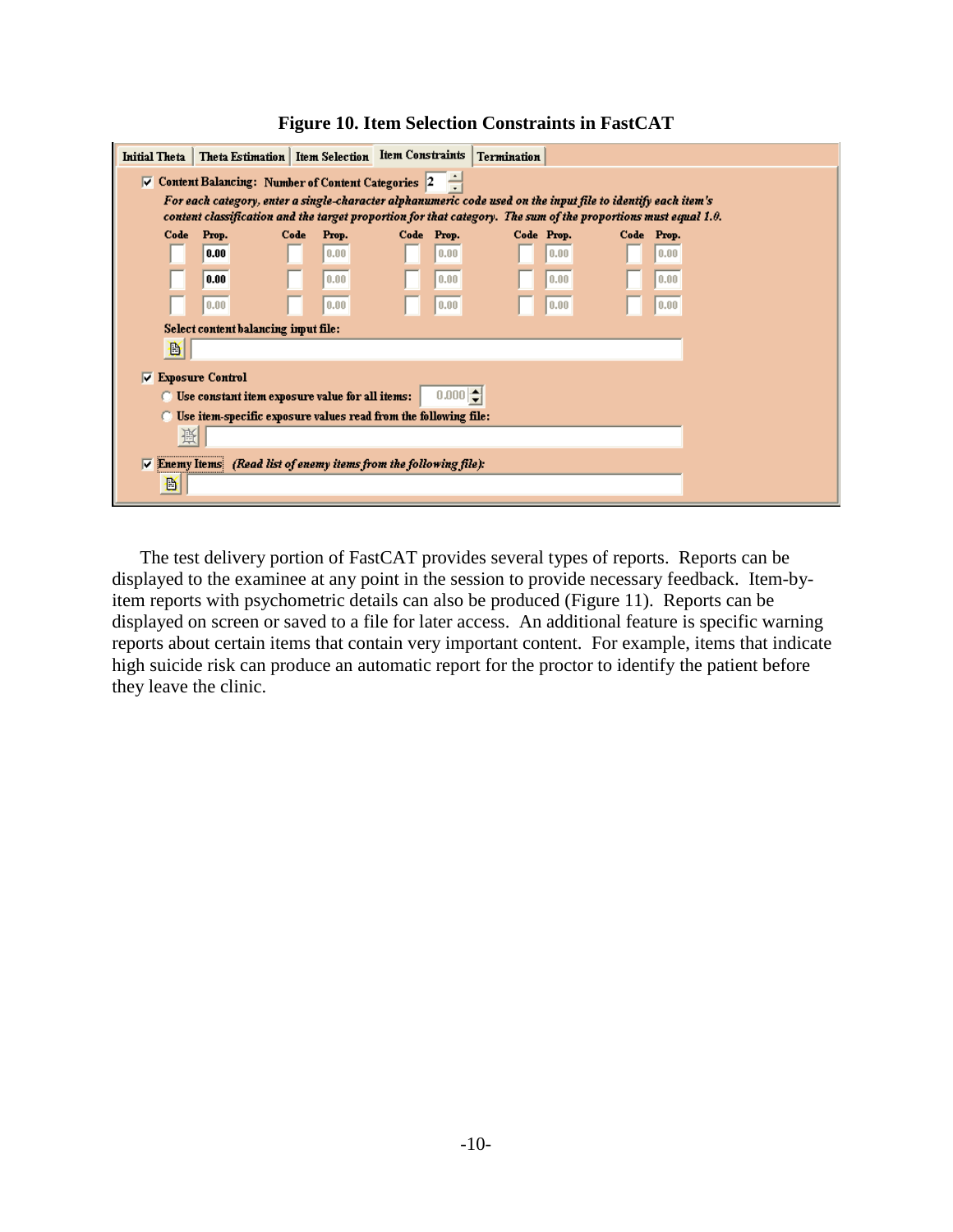| Item-By-Item Report of Maximum Information CAT for file: SESSION1.PREVIEW 42                                                                                                                                 |  |  |  |  |  |  |
|--------------------------------------------------------------------------------------------------------------------------------------------------------------------------------------------------------------|--|--|--|--|--|--|
| This test will terminate when the standard error of theta<br>is equal to or less than 0.200<br>Minimum number of items $= 5$<br>Maximum number of items $= 40$<br>Theta was estimated by maximum likelihood. |  |  |  |  |  |  |
| Examinee Name : John Q. Public                                                                                                                                                                               |  |  |  |  |  |  |
| The standard error band plotted as ---- is plus or minus 2.00 standard errors.<br>$X = Initial theta value$ $C = Correct answer$ $I = Incorrect answer$                                                      |  |  |  |  |  |  |
| Item<br>Theta<br>SE                                                                                                                                                                                          |  |  |  |  |  |  |
| 0<br>$-0.24$ * 1.00*                                                                                                                                                                                         |  |  |  |  |  |  |
| ---------------------><br>1<br>$4.00*$<br>$1.00*$<br>$\blacksquare$                                                                                                                                          |  |  |  |  |  |  |
| ---------------------><br>2<br>$4.00*$ 1.00*                                                                                                                                                                 |  |  |  |  |  |  |
| ----------------------------<br>з<br>2.52<br>0.84                                                                                                                                                            |  |  |  |  |  |  |
| --------------------<br>4<br>2.77<br>0.68                                                                                                                                                                    |  |  |  |  |  |  |
| -------------T-------<br>2.38<br>5<br>0.61                                                                                                                                                                   |  |  |  |  |  |  |
| -------------T----------<br>6<br>2.09<br>0.61                                                                                                                                                                |  |  |  |  |  |  |
| -----------------T----------------<br>7<br>0.89<br>1.49                                                                                                                                                      |  |  |  |  |  |  |
| 1.00<br>8<br>0.36                                                                                                                                                                                            |  |  |  |  |  |  |
| -----------------------------<br>9<br>0.63<br>0.88                                                                                                                                                           |  |  |  |  |  |  |
| -------------------------<br>1.13<br>0.56<br>10                                                                                                                                                              |  |  |  |  |  |  |
| -----------------------<br>1.34<br>0.49<br>11                                                                                                                                                                |  |  |  |  |  |  |
| 12<br>1.44<br>0.46                                                                                                                                                                                           |  |  |  |  |  |  |
| ----------------------<br>1.55<br>0.43<br>13                                                                                                                                                                 |  |  |  |  |  |  |
| ------------------<br>1.67<br>0.41<br>14                                                                                                                                                                     |  |  |  |  |  |  |
| --------T--------<br>1.54<br>0.38<br>15                                                                                                                                                                      |  |  |  |  |  |  |
| ----------------<br>1.60<br>0.36<br>16                                                                                                                                                                       |  |  |  |  |  |  |
| 1.70<br>0.35<br>17                                                                                                                                                                                           |  |  |  |  |  |  |
| ----------------<br>1.76<br>0.34<br>18                                                                                                                                                                       |  |  |  |  |  |  |
| $---I---$<br>1.65<br>0.32<br>19                                                                                                                                                                              |  |  |  |  |  |  |
| $-----I-----$<br>20<br>1.52<br>0.31                                                                                                                                                                          |  |  |  |  |  |  |
| $-----I----$<br>21<br>1.40<br>0.30                                                                                                                                                                           |  |  |  |  |  |  |
| ------T------<br>22<br>1.27<br>0.30                                                                                                                                                                          |  |  |  |  |  |  |
| ------C-----<br>1.30<br>0.28<br>23                                                                                                                                                                           |  |  |  |  |  |  |
| ------C-----<br>1.32<br>0.28<br>24                                                                                                                                                                           |  |  |  |  |  |  |
| $---C---$<br>1.36<br>25<br>0.27                                                                                                                                                                              |  |  |  |  |  |  |

**Figure 11. Item-by-Item Report in FastCAT**

Item response data and item time data are recorded, and can be exported at a later time for additional analysis. This also allows FastCAT to be used during the pilot testing phase, not just the full CAT delivery phase. Item response data from either pilot or operational testing can be exported in a format ready for analysis by IRTPRO, which then produces item parameter output that is easily importable back into FastCAT.

FastCAT delivers tests from a standalone PC file, enabling maximum portability without being Web-based. Tests can be delivered from a PC hard drive, a PC network drive, a USB (thumb) drive, a CD, downloaded from the Internet, or send as an email attachment. Furthermore, data can also be consolidated via these same media. However, a Web-based version (**FastTEST** Web) is also under development.

#### **Summary**

The MEDPRO project entails the development of software for the major steps of CAT development and implementation, including item banking, pilot testing, IRT calibration, simulation studies, and CAT delivery. The IRTPRO software (Thissen, 2009) provides extensive functionality for the IRT calibration step. The remaining steps are implemented by the two software systems described in this paper: CATSIM for CAT simulation research, and